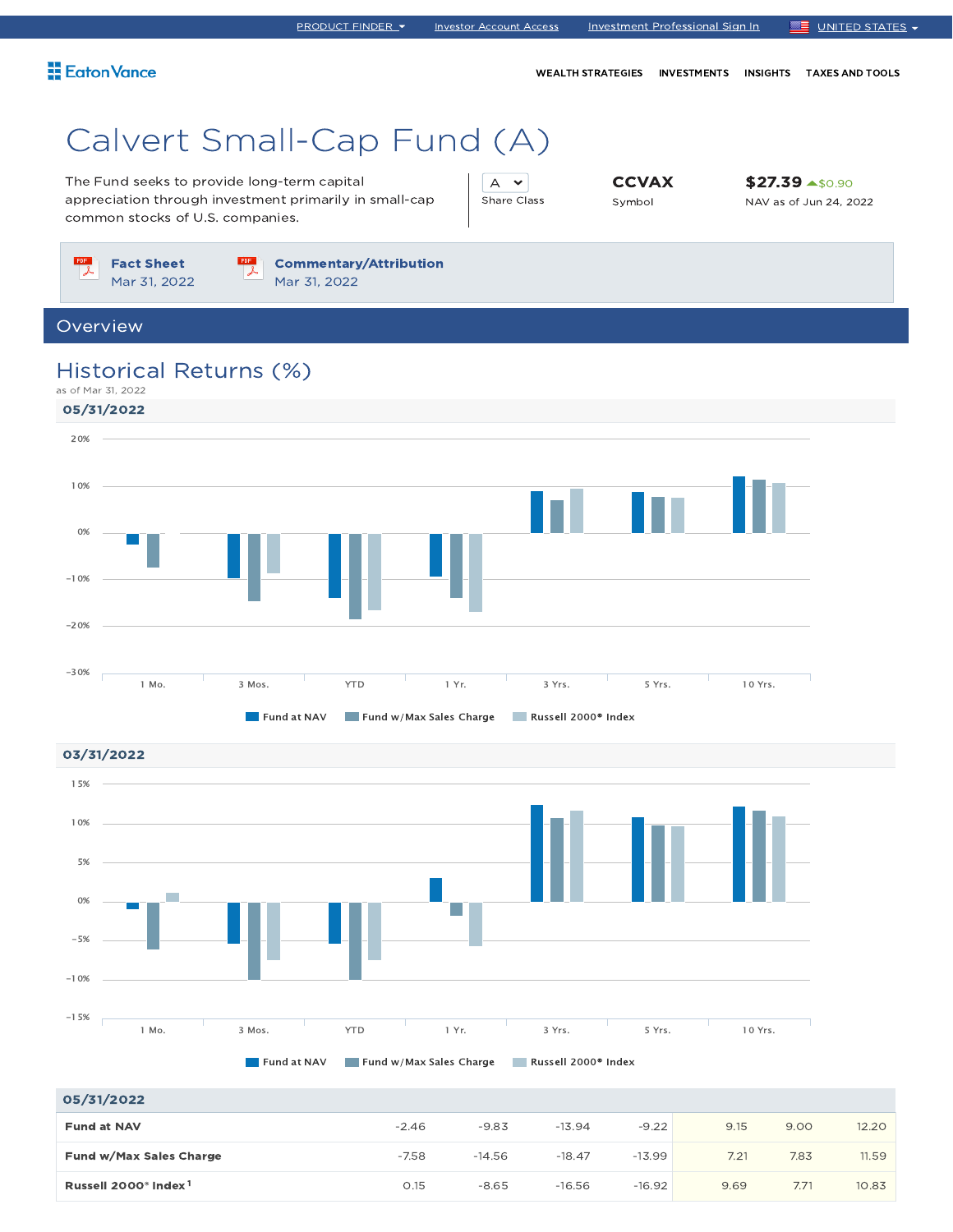| 03/31/2022                                   |         |          |          |         |       |       |       |
|----------------------------------------------|---------|----------|----------|---------|-------|-------|-------|
| <b>Fund at NAV</b>                           | $-1.01$ | $-5.52$  | $-5.52$  | 3.05    | 12.50 | 10.91 | 12.27 |
| <b>Fund w/Max Sales Charge</b>               | $-6.20$ | $-10.00$ | $-10.00$ | $-1.85$ | 10.70 | 9.84  | 11.72 |
| Russell 2000 <sup>®</sup> Index <sup>1</sup> | 1.24    | $-7.53$  | $-7.53$  | $-5.79$ | 11.73 | 9.74  | 11.03 |

Past performance is no guarantee of future results. Investment return and principal value will fluctuate so that shares, when redeemed, may be worth more or less than their original cost. Performance is for the stated time period only; due to market volatility, the Fund's current performance may be lower or higher than quoted. Returns are historical and are calculated by determining the percentage change in net asset value (NAV) with all distributions reinvested. Returns for other classes of shares offered by the Fund are different. Performance less than or equal to one year is cumulative. Performance prior to December 31, 2016 reflects the performance of the Fund's former adviser, Calvert Investment Management, Inc. Max Sales Charge: 5.25%.

### Fund Facts as of May 31, 2022

| <b>Class A Inception</b>               | 10/01/2004                     |
|----------------------------------------|--------------------------------|
| <b>Investment Objective</b>            | Long-term capital appreciation |
| <b>Total Net Assets</b>                | \$2.8B                         |
| <b>Minimum Investment</b>              | \$1000                         |
| Expense Ratio (Gross) <sup>2</sup>     | 1.19%                          |
| <b>Expense Ratio (Net)<sup>2</sup></b> | 1.19%                          |
| <b>CUSIP</b>                           | 13161P508                      |
|                                        |                                |

### Top 10 Holdings  $(\%)^{3,4}$ as of Mar 31, 2022

| <b>Performance Food Group Co</b>     | 3.05  |
|--------------------------------------|-------|
| <b>CBIZ Inc</b>                      | 2.93  |
| <b>Terminix Global Holdings Inc</b>  | 2.38  |
| <b>Cargurus Inc</b>                  | 2.30  |
| <b>Chemed Corp</b>                   | 2.16  |
| <b>Selective Insurance Group Inc</b> | 2.09  |
| <b>ONE Gas Inc</b>                   | 2.07  |
| <b>Envista Holdings Corp</b>         | 2.05  |
| <b>Commerce Bancshares Inc/MO</b>    | 2.03  |
| <b>MillerKnoll Inc</b>               | 2.02  |
| Total                                | 23.07 |

## Morningstar Rating™

as of May 31, 2022

| <b>Time Period</b> | Rating | Funds in<br>Small Blend<br>Category |
|--------------------|--------|-------------------------------------|
| Overall            | *****  | 583                                 |
| 3 Years            | ***    | 583                                 |
| 5 Years            | *****  | 534                                 |
| 10 Years           | *****  | 350                                 |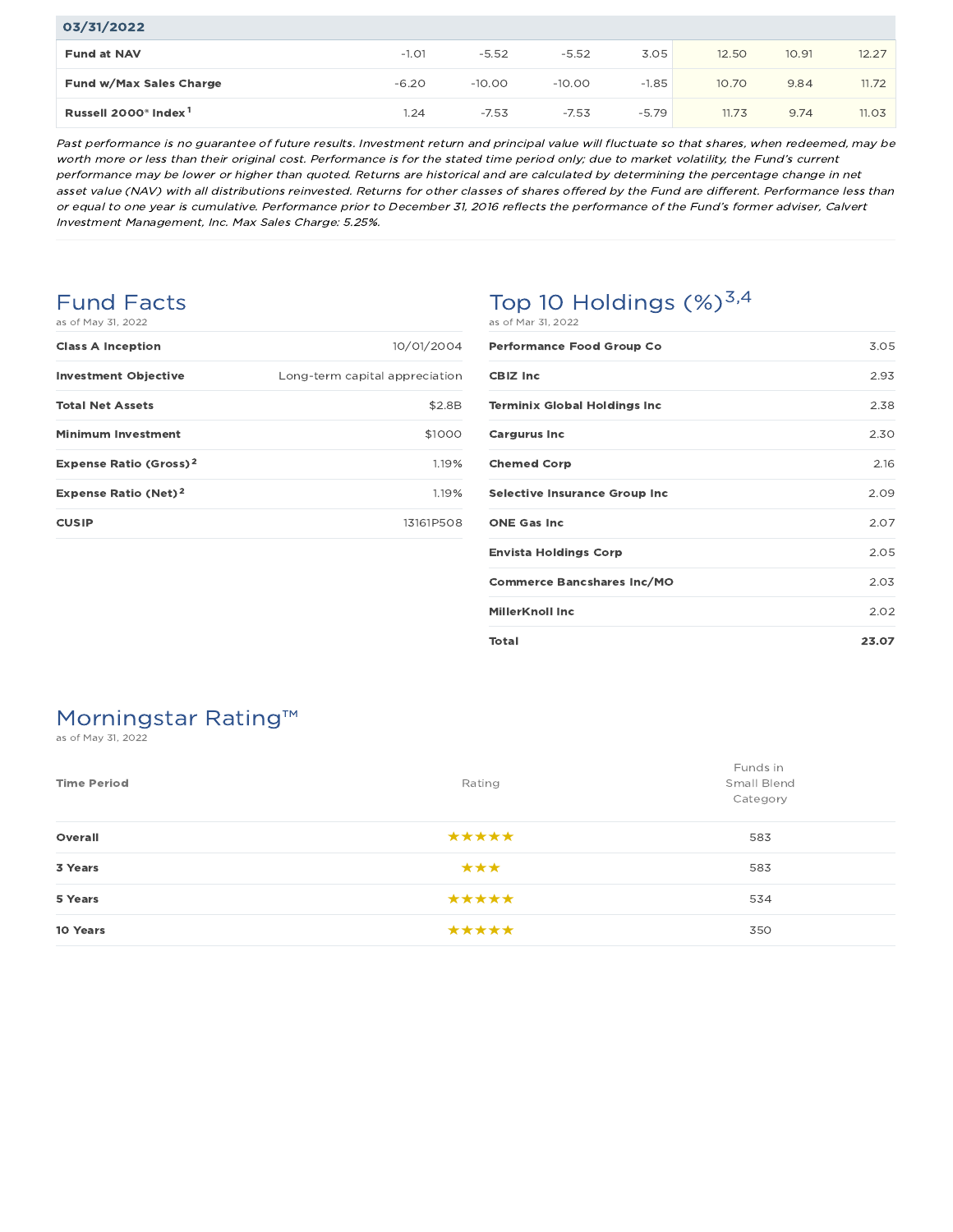The Morningstar Rating™ for funds, or "star rating", is calculated for managed products (including mutual funds and exchange-traded funds) with at least a three-year history. Exchange-traded funds and open-ended mutual funds are considered a single population for comparative purposes. It is calculated based on a Morningstar Risk-Adjusted Return measure that accounts for variation in a managed product's monthly excess performance, placing more emphasis on downward variations and rewarding consistent performance. The top 10% of products in each product category receive 5 stars, the next 22.5% receive 4 stars, the next 35% receive 3 stars, the next 22.5% receive 2 stars, and the bottom 10% receive 1 star.

The Overall Morningstar Rating for a managed product is derived from a weighted average of the performance figures associated with its three-, five-, and 10-year (if applicable) Morningstar Rating metrics. The weights are: 100% three-year rating for 36-59 months of total returns, 60% five-year rating/40% three-year rating for 60-119 months of total returns, and 50% 10-year rating/30% five-year rating/20% three-year rating for 120 or more months of total returns. While the 10-year overall star rating formula seems to give the most weight to the 10-year period, the most recent three-year period actually has the greatest impact because it is included in all three rating periods. Star ratings do not reflect the effect of any applicable sales load. Hollow stars denote Morningstar Extended Performance Ratings and are considered estimates based on the performance of the fund's oldest share class, adjusted for fees and expenses.

©2022 Morningstar. All Rights Reserved. The information contained herein: (1) is proprietary to Morningstar and/or its content providers; (2) may not be copied or distributed; and (3) is not warranted to be accurate, complete or timely. Neither Morningstar nor its content providers are responsible for any damages or losses arising from any use of this information.

### Portfolio Management

| Michael D. McLean, CFA | Managed Fund since 2016 |
|------------------------|-------------------------|
| J. Griffith Noble. CFA | Managed Fund since 2016 |

Portfolio profile subject to change due to active management. Percentages may not total 100% due to rounding. Portfolio characteristics exclude 1 security in Calvert's Special Equities program, which represent 0.074% of the portfolio and 1 security in Calvert's High Impact Investments program, which represented 0.000% of the portfolio, both as of 03/31/2022. The Special Equities program enables the Fund to promote approaches to responsible investment goals through privately placed investments. High Social Impact Investments are investments that, in the Adviser's opinion, offer the opportunity for significant sustainability and social impact. These investments are generally illiquid and involve high risks. See the Fund's prospectus for details and calvert.com for a complete list of Fund holdings.

### About Risk:

The value of investments held by the Fund may increase or decrease in response to economic, and financial events (whether real, expected or perceived) in the U.S. and global markets. The value of equity securities is sensitive to stock market volatility. Smaller companies are generally subject to greater price fluctuations, limited liquidity, higher transaction costs and higher investment risk than larger, more established companies. Investing primarily in responsible investments carries the risk that, under certain market conditions, the Fund may underperform funds that do not utilize a responsible investment strategy. The Fund is exposed to liquidity risk when trading volume, lack of a market maker or trading partner, large position size, market conditions, or legal restrictions impair its ability to sell particular investments or to sell them at advantageous market prices. The impact of the coronavirus on global markets could last for an extended period and could adversely affect the Fund's performance. No fund is a complete investment program and you may lose money investing in a fund. The Fund may engage in other investment practices that may involve additional risks and you should review the **Fund prospectus** for a complete description.

1. Russell 2000® Index is an unmanaged index of 2,000 U.S. small-cap stocks. Unless otherwise stated, index returns do not reflect the effect of any applicable sales charges, commissions, expenses, taxes or leverage, as applicable. It is not possible to invest directly in an index. Historical performance of the index illustrates market trends and does not represent the past or future performance of the fund.

2. Source: Fund prospectus.

3. Top 10 Holdings excludes cash and equivalents.

4. Percent of total net assets.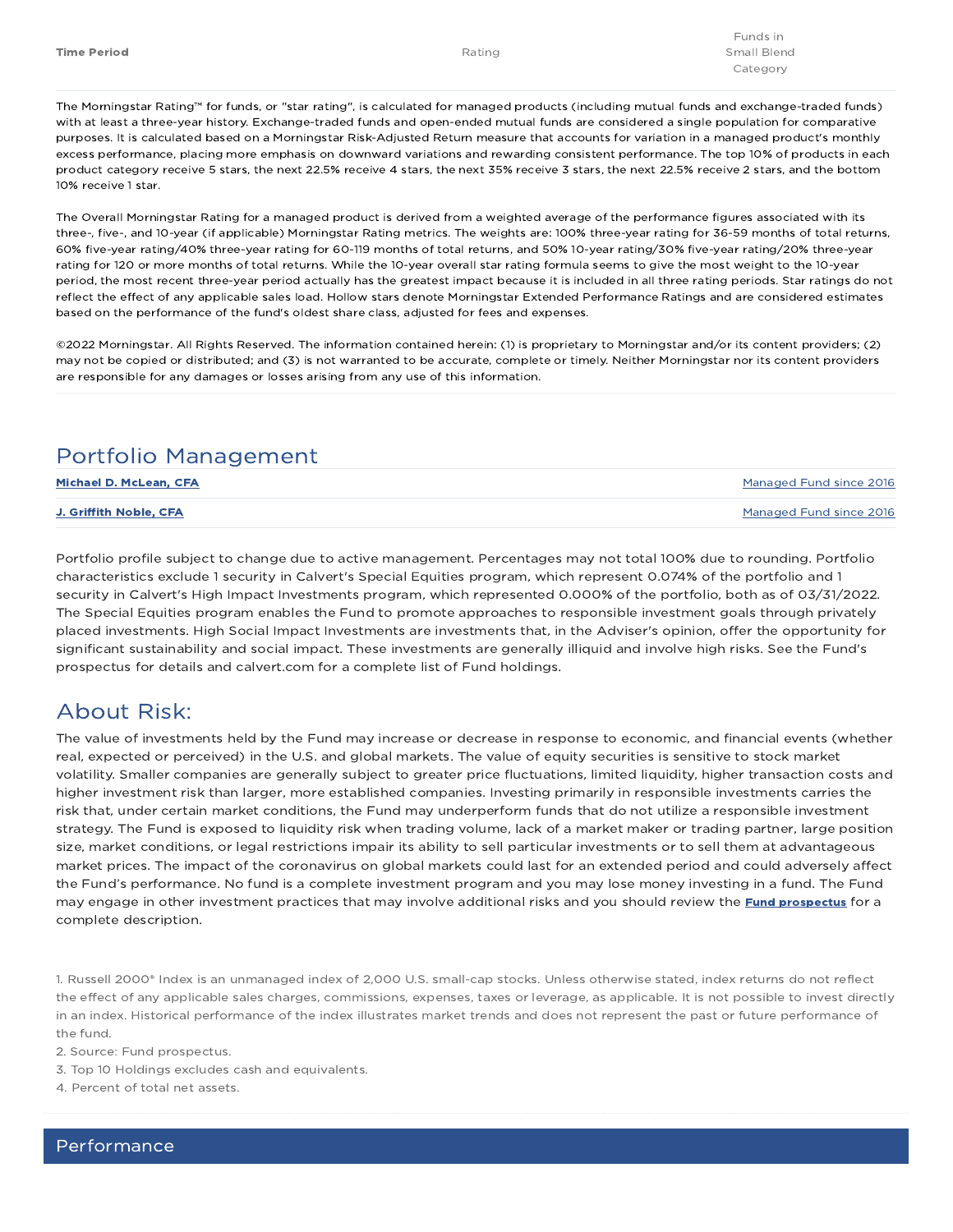### Historical Returns (%)

as of Mar 31, 2022





| 05/31/2022                                    |         |          |          |          |       |      |       |
|-----------------------------------------------|---------|----------|----------|----------|-------|------|-------|
| <b>Fund at NAV</b>                            | $-2.46$ | $-9.83$  | $-13.94$ | $-9.22$  | 9.15  | 9.00 | 12.20 |
| Fund w/Max Sales Charge                       | $-7.58$ | $-14.56$ | $-18.47$ | $-13.99$ | 7.21  | 7.83 | 11.59 |
| Russell 2000 <sup>®</sup> Index <sup>1</sup>  | 0.15    | $-8.65$  | $-16.56$ | $-16.92$ | 9.69  | 7.71 | 10.83 |
| Morningstar Small Blend Category <sup>5</sup> | 1.10    | $-6.53$  | $-12.72$ | $-9.69$  | 11.34 | 8.03 | 10.81 |
| 03/31/2022                                    |         |          |          |          |       |      |       |
|                                               |         |          |          |          |       |      |       |

**Fund at NAV** -1.01 -5.52 -5.52 -5.52 -5.52 12.50 10.91 -12.27 **Fund w/Max Sales Charge 20 12 10.00 -6.20** -10.00 -10.00 -1.85 10.70 - 9.84 11.72 Russell 2000® Index 1.24 -7.53 -7.53 -5.79 11.73 9.74 11.03 1 Morningstar Small Blend Category 0.42 -6.27 -6.27 1.13 12.35 9.45 10.70 5 Past performance is no guarantee of future results. Investment return and principal value will fluctuate so that shares, when redeemed, may be

worth more or less than their original cost. Performance is for the stated time period only; due to market volatility, the Fund's current performance may be lower or higher than quoted. Returns are historical and are calculated by determining the percentage change in net asset value (NAV) with all distributions reinvested. Returns for other classes of shares offered by the Fund are different. Performance less than or equal to one year is cumulative. Performance prior to December 31, 2016 reflects the performance of the Fund's former adviser, Calvert Investment Management, Inc. Max Sales Charge: 5.25%.

## Calendar Year Returns (%)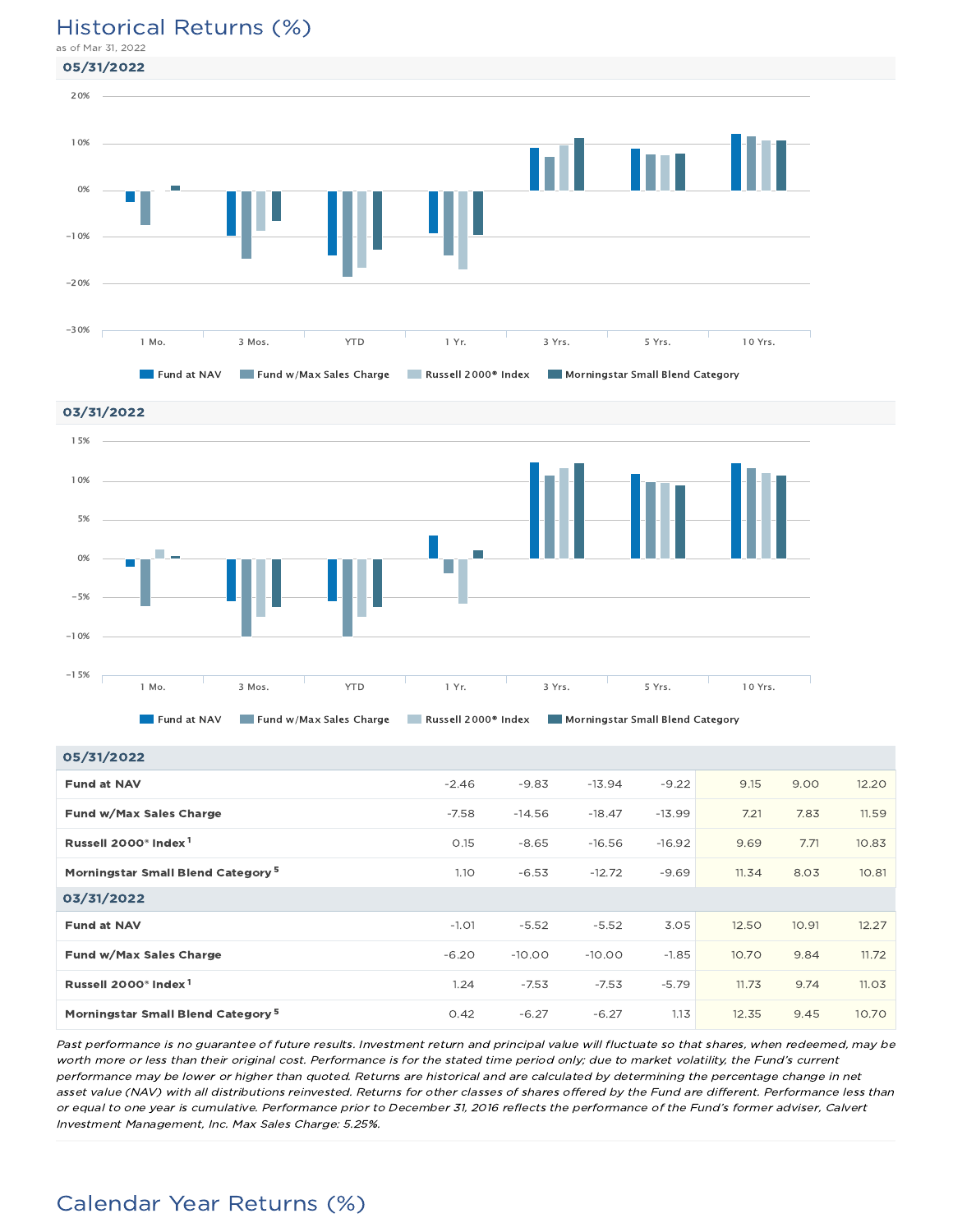|                                              | 2012  | 2013  | 2014 | 2015    | 2016  | 2017  | 2018     | 2019  | 2020  | 2021  |
|----------------------------------------------|-------|-------|------|---------|-------|-------|----------|-------|-------|-------|
| <b>Fund at NAV</b>                           | 15.29 | 40.85 | 7.03 | $-1.09$ | 20.00 | 13.20 | $-6.85$  | 26.01 | 14.64 | 19.67 |
| Russell 2000 <sup>®</sup> Index <sup>1</sup> | 16.35 | 38.82 | 4.89 | $-4.41$ | 21.31 | 14.65 | $-11.01$ | 25.52 | 19.96 | 14.82 |

### Fund Facts

| <b>Expense Ratio (Gross)<sup>2</sup></b> | 119%       |
|------------------------------------------|------------|
| Expense Ratio (Net) <sup>2</sup>         | 1.19%      |
| <b>Class A Inception</b>                 | 10/01/2004 |
| <b>Distribution Frequency</b>            | Annually   |

## Risk Measures (3 Year)<sup>6</sup>

| as of May 31, 2022            |         |
|-------------------------------|---------|
| Alpha (%)                     | 1.53    |
| <b>Beta</b>                   | 0.74    |
| <b>Information Ratio</b>      | $-0.06$ |
| R-Squared (%)                 | 88.38   |
| <b>Standard Deviation (%)</b> | 18.97   |
| <b>Sharpe Ratio</b>           | 0.45    |

## Morningstar Rating™

as of May 31, 2022

| <b>Time Period</b> | Rating | Funds in<br>Small Blend<br>Category |
|--------------------|--------|-------------------------------------|
| Overall            | *****  | 583                                 |
| 3 Years            | ***    | 583                                 |
| 5 Years            | *****  | 534                                 |
| 10 Years           | *****  | 350                                 |

The Morningstar Rating™ for funds, or "star rating", is calculated for managed products (including mutual funds and exchange-traded funds) with at least a three-year history. Exchange-traded funds and open-ended mutual funds are considered a single population for comparative purposes. It is calculated based on a Morningstar Risk-Adjusted Return measure that accounts for variation in a managed product's monthly excess performance, placing more emphasis on downward variations and rewarding consistent performance. The top 10% of products in each product category receive 5 stars, the next 22.5% receive 4 stars, the next 35% receive 3 stars, the next 22.5% receive 2 stars, and the bottom 10% receive 1 star.

The Overall Morningstar Rating for a managed product is derived from a weighted average of the performance figures associated with its three-, five-, and 10-year (if applicable) Morningstar Rating metrics. The weights are: 100% three-year rating for 36-59 months of total returns, 60% five-year rating/40% three-year rating for 60-119 months of total returns, and 50% 10-year rating/30% five-year rating/20% three-year rating for 120 or more months of total returns. While the 10-year overall star rating formula seems to give the most weight to the 10-year period, the most recent three-year period actually has the greatest impact because it is included in all three rating periods. Star ratings do not reflect the effect of any applicable sales load. Hollow stars denote Morningstar Extended Performance Ratings and are considered estimates based on the performance of the fund's oldest share class, adjusted for fees and expenses.

©2022 Morningstar. All Rights Reserved. The information contained herein: (1) is proprietary to Morningstar and/or its content providers; (2) may not be copied or distributed; and (3) is not warranted to be accurate, complete or timely. Neither Morningstar nor its content providers are responsible for any damages or losses arising from any use of this information.

## NAV History

| Date         | <b>NAV</b> | NAV Change |
|--------------|------------|------------|
| Jun 24, 2022 | \$27.39    | \$0.90     |
| Jun 23, 2022 | \$26.49    | \$0.35     |
| Jun 22, 2022 | \$26.14    | \$0.06     |
| Jun 21, 2022 | \$26.08    | \$0.30     |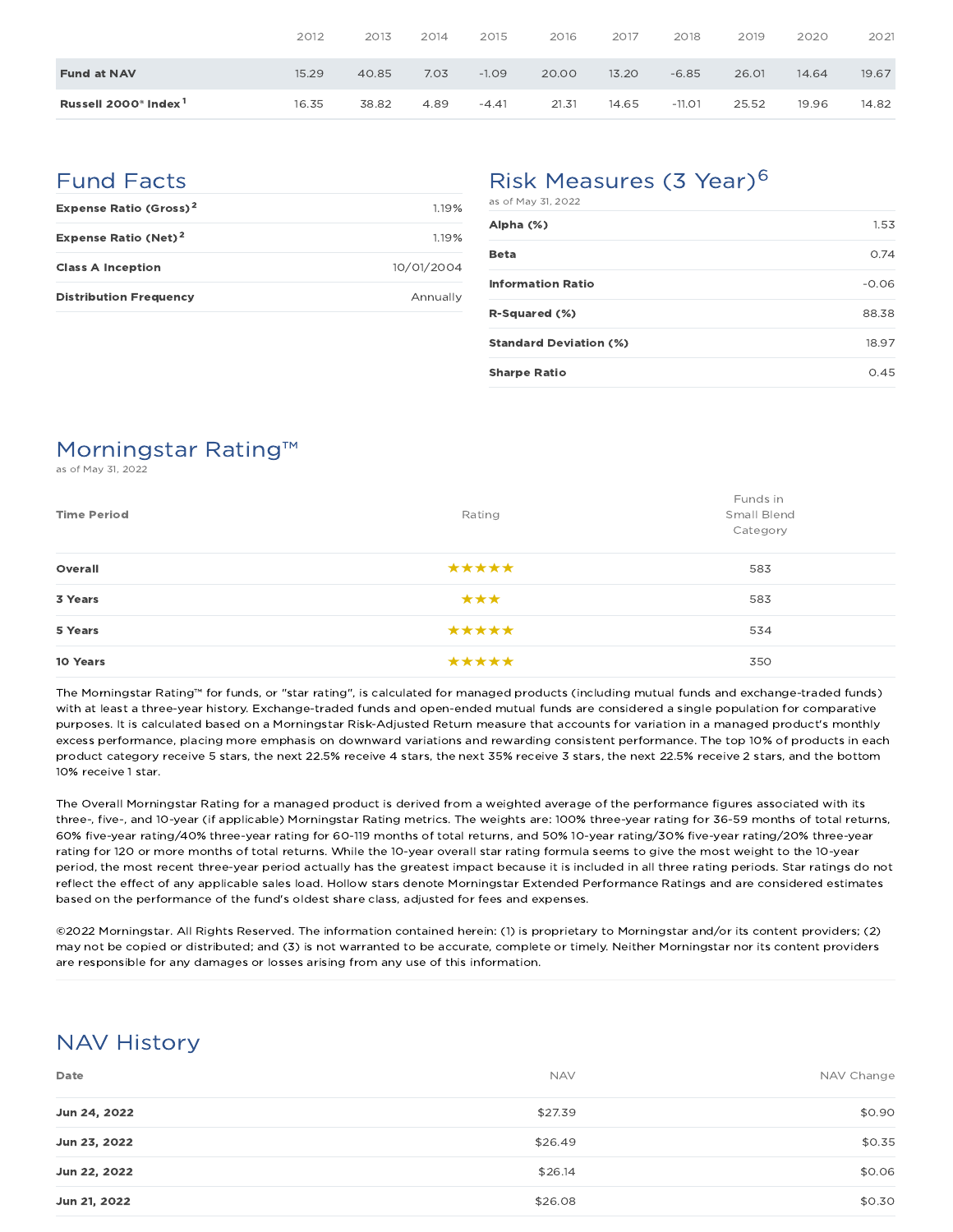| Date         | <b>NAV</b> | NAV Change |
|--------------|------------|------------|
| Jun 17, 2022 | \$25.78    | \$0.39     |
| Jun 16, 2022 | \$25.39    | $-$1.09$   |
| Jun 15, 2022 | \$26.48    | \$0.33     |
| Jun 14, 2022 | \$26.15    | $-$0.13$   |
| Jun 13, 2022 | \$26.28    | $-$1.08$   |
| Jun 10, 2022 | \$27.36    | $-$0.66$   |

## Distribution History 7

| Ex-Date | Distribution | Reinvest NAV |
|---------|--------------|--------------|
|         |              |              |

No records in this table indicates that there has not been a distribution greater than .0001 within the past 3 years. Fund prospectus

## Capital Gain History 7

| Ex-Date      | Short-Term | Long-Term | Reinvest NAV |
|--------------|------------|-----------|--------------|
| Dec 07, 2021 | \$1,14850  | \$1.25900 | \$32.41      |
| Dec 05, 2019 | \$0.04200  | \$0.27690 | \$25.58      |

No records in this table indicates that there has not been a capital gain greater than .0001 within the past 3 years. Fund prospectus

Portfolio profile subject to change due to active management. Percentages may not total 100% due to rounding. Portfolio characteristics exclude 1 security in Calvert's Special Equities program, which represent 0.074% of the portfolio and 1 security in Calvert's High Impact Investments program, which represented 0.000% of the portfolio, both as of 03/31/2022. The Special Equities program enables the Fund to promote approaches to responsible investment goals through privately placed investments. High Social Impact Investments are investments that, in the Adviser's opinion, offer the opportunity for significant sustainability and social impact. These investments are generally illiquid and involve high risks. See the Fund's prospectus for details and calvert.com for a complete list of Fund holdings.

## About Risk:

The value of investments held by the Fund may increase or decrease in response to economic, and financial events (whether real, expected or perceived) in the U.S. and global markets. The value of equity securities is sensitive to stock market volatility. Smaller companies are generally subject to greater price fluctuations, limited liquidity, higher transaction costs and higher investment risk than larger, more established companies. Investing primarily in responsible investments carries the risk that, under certain market conditions, the Fund may underperform funds that do not utilize a responsible investment strategy. The Fund is exposed to liquidity risk when trading volume, lack of a market maker or trading partner, large position size, market conditions, or legal restrictions impair its ability to sell particular investments or to sell them at advantageous market prices. The impact of the coronavirus on global markets could last for an extended period and could adversely affect the Fund's performance. No fund is a complete investment program and you may lose money investing in a fund. The Fund may engage in other investment practices that may involve additional risks and you should review the *Fund prospectus* for a complete description.

1. Russell 2000® Index is an unmanaged index of 2,000 U.S. small-cap stocks. Unless otherwise stated, index returns do not reflect the effect of any applicable sales charges, commissions, expenses, taxes or leverage, as applicable. It is not possible to invest directly in an index. Historical performance of the index illustrates market trends and does not represent the past or future performance of the fund.

2. Source: Fund prospectus.

5. The Morningstar Small Blend Category includes funds that invest primarily in U.S. small-cap companies where neither strong growth nor value characteristics predominate.

6. Alpha measures risk-adjusted performance, showing excess return delivered at the same risk level as the benchmark. Beta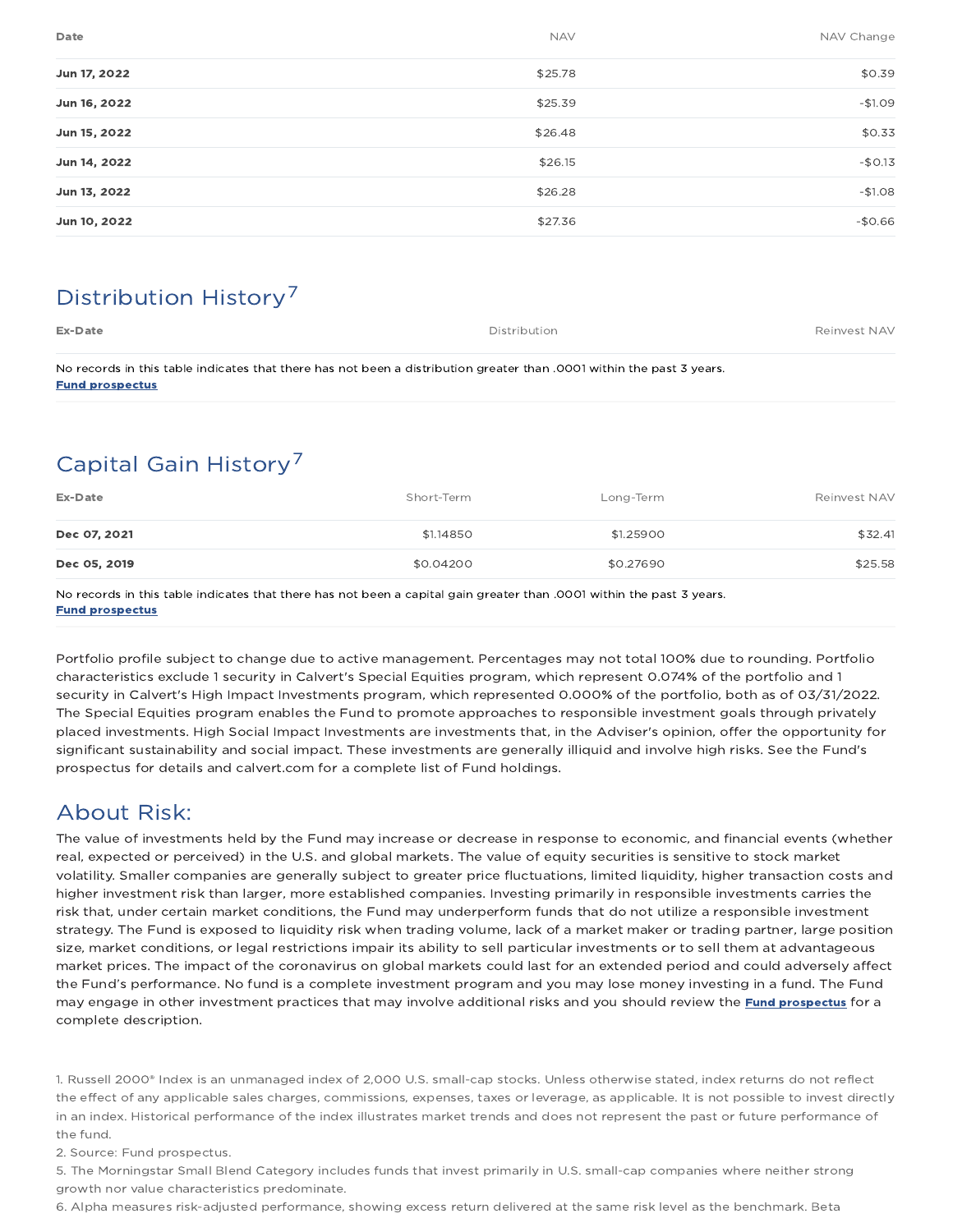measures the volatility of a fund relative to the overall market. R-Squared represents the percentage of the portfolio's movement that can be explained by the general movement of the market. Standard deviation measures the historic volatility of a fund. Sharpe Ratio uses standard deviation and excess return to determine reward per unit of risk.

7. A portion of the Fund's returns may be comprised of return of capital or short term capital gains. The Fund will determine the tax characteristics of all Fund distributions after the end of the calendar year and will provide shareholders such information at that time. Please consult your tax advisor for further information.

### Portfolio

### Asset Mix (%)<sup>4</sup> as of Mar 31, 2022



| <b>U.S. Common Stocks</b> | 95.67  |
|---------------------------|--------|
| Cash                      | 4.33   |
| <b>Total</b>              | 100.00 |

### Portfolio Statistics

as of Mar 31, 2022

Number of Holdings and the contract of  $75$ 

### GICS Sector Breakdown (%)<sup>4</sup> as of Mar 31, 2022

03/31/2022



| <b>Comm. Services</b>         | 2.30  | 3.17  |
|-------------------------------|-------|-------|
| <b>Consumer Discretionary</b> | 12.56 | 10.19 |
| <b>Consumer Staples</b>       | 4.51  | 3.54  |
| <b>Energy</b>                 | 0.26  | 6.64  |
| <b>Financials</b>             | 18.23 | 15.86 |
| <b>Health Care</b>            | 14.64 | 16.62 |
| <b>Industrials</b>            | 20.62 | 15.51 |
| <b>Information Technology</b> | 10.10 | 13.71 |
| <b>Materials</b>              | 3.16  | 4.01  |
| <b>Real Estate</b>            | 7.21  | 7.77  |
| <b>Utilities</b>              | 2.07  | 2.98  |
| Cash                          | 4.33  |       |

## Assets by Country (%)<sup>4</sup>

| as of Mar 31, 2022             |       |
|--------------------------------|-------|
| <b>United States</b>           | 95.67 |
| <b>Cash &amp; Other Assets</b> | 4.33  |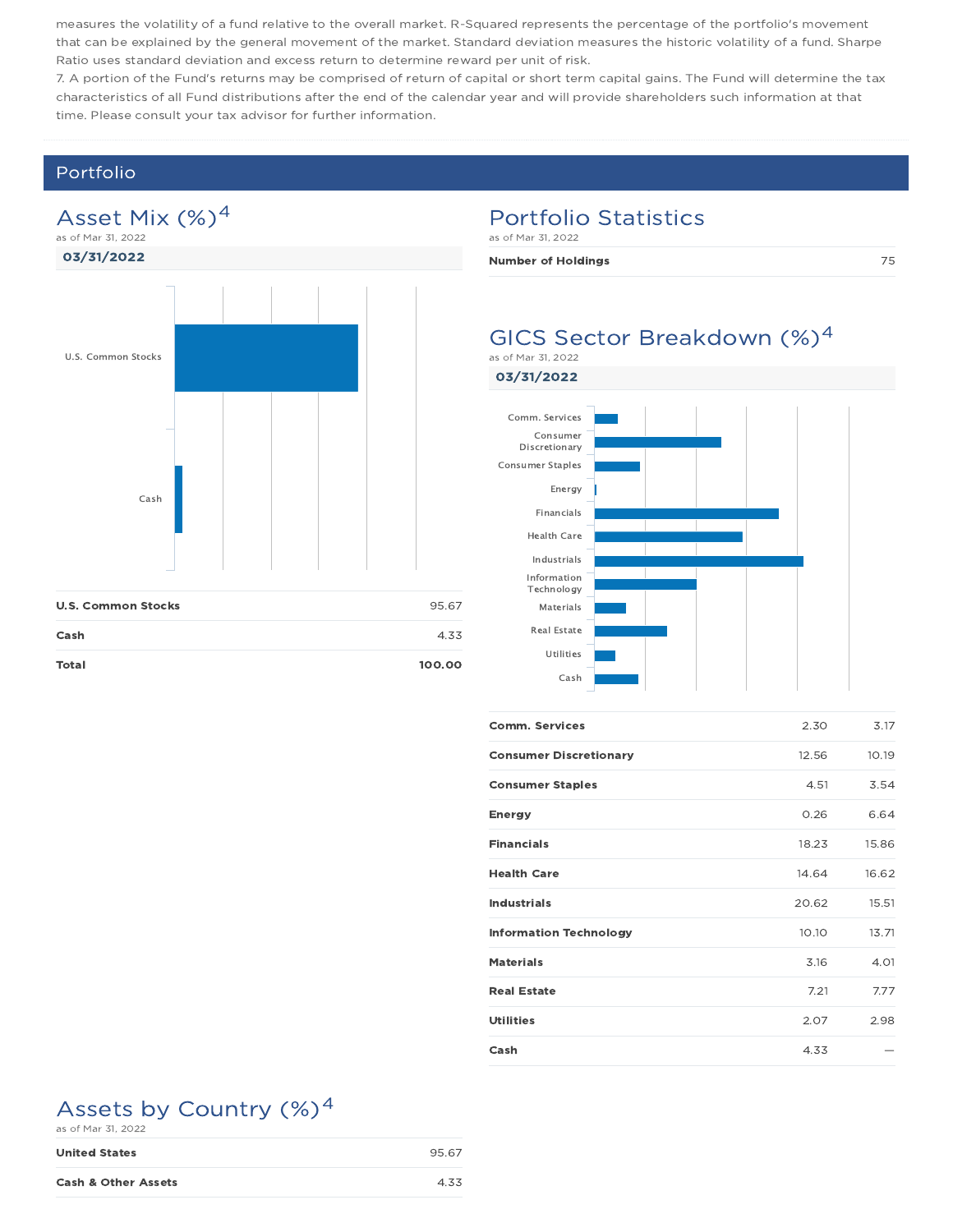## Fund Holdings  $(\%)^{4,8}$

as of Apr 30, 2022

| <b>Holding</b>                       | % of Net Assets |
|--------------------------------------|-----------------|
| <b>Performance Food Group Co</b>     | 3.26%           |
| <b>CBIZ Inc</b>                      | 3.26%           |
| <b>Terminix Global Holdings Inc</b>  | 2.64%           |
| <b>Chemed Corp</b>                   | 2.32%           |
| <b>MSILF GOVERNMENT PORTFOLIO</b>    | 2.25%           |
| <b>Dorman Products Inc</b>           | 2.22%           |
| <b>ONE Gas Inc</b>                   | 2.19%           |
| <b>Commerce Bancshares Inc/MO</b>    | 2.15%           |
| <b>Selective Insurance Group Inc</b> | 2.13%           |
| <b>Minerals Technologies Inc</b>     | 2.06%           |
| <b>View All</b>                      |                 |

Portfolio profile subject to change due to active management. Percentages may not total 100% due to rounding. Portfolio characteristics exclude 1 security in Calvert's Special Equities program, which represent 0.074% of the portfolio and 1 security in Calvert's High Impact Investments program, which represented 0.000% of the portfolio, both as of 03/31/2022. The Special Equities program enables the Fund to promote approaches to responsible investment goals through privately placed investments. High Social Impact Investments are investments that, in the Adviser's opinion, offer the opportunity for significant sustainability and social impact. These investments are generally illiquid and involve high risks. See the Fund's prospectus for details and calvert.com for a complete list of Fund holdings.

### About Risk:

The value of investments held by the Fund may increase or decrease in response to economic, and financial events (whether real, expected or perceived) in the U.S. and global markets. The value of equity securities is sensitive to stock market volatility. Smaller companies are generally subject to greater price fluctuations, limited liquidity, higher transaction costs and higher investment risk than larger, more established companies. Investing primarily in responsible investments carries the risk that, under certain market conditions, the Fund may underperform funds that do not utilize a responsible investment strategy. The Fund is exposed to liquidity risk when trading volume, lack of a market maker or trading partner, large position size, market conditions, or legal restrictions impair its ability to sell particular investments or to sell them at advantageous market prices. The impact of the coronavirus on global markets could last for an extended period and could adversely affect the Fund's performance. No fund is a complete investment program and you may lose money investing in a fund. The Fund may engage in other investment practices that may involve additional risks and you should review the *Fund prospectus* for a complete description.

1. Russell 2000® Index is an unmanaged index of 2,000 U.S. small-cap stocks. Unless otherwise stated, index returns do not reflect the effect of any applicable sales charges, commissions, expenses, taxes or leverage, as applicable. It is not possible to invest directly in an index. Historical performance of the index illustrates market trends and does not represent the past or future performance of the fund.

4. Percent of total net assets.

8. The following list reflects unaudited securities holdings (excluding derivatives positions). Holdings information may differ if presented as of trade date. Due to rounding, holdings of less than 0.005% may show as 0.00%. Portfolio information subject to change due to active management.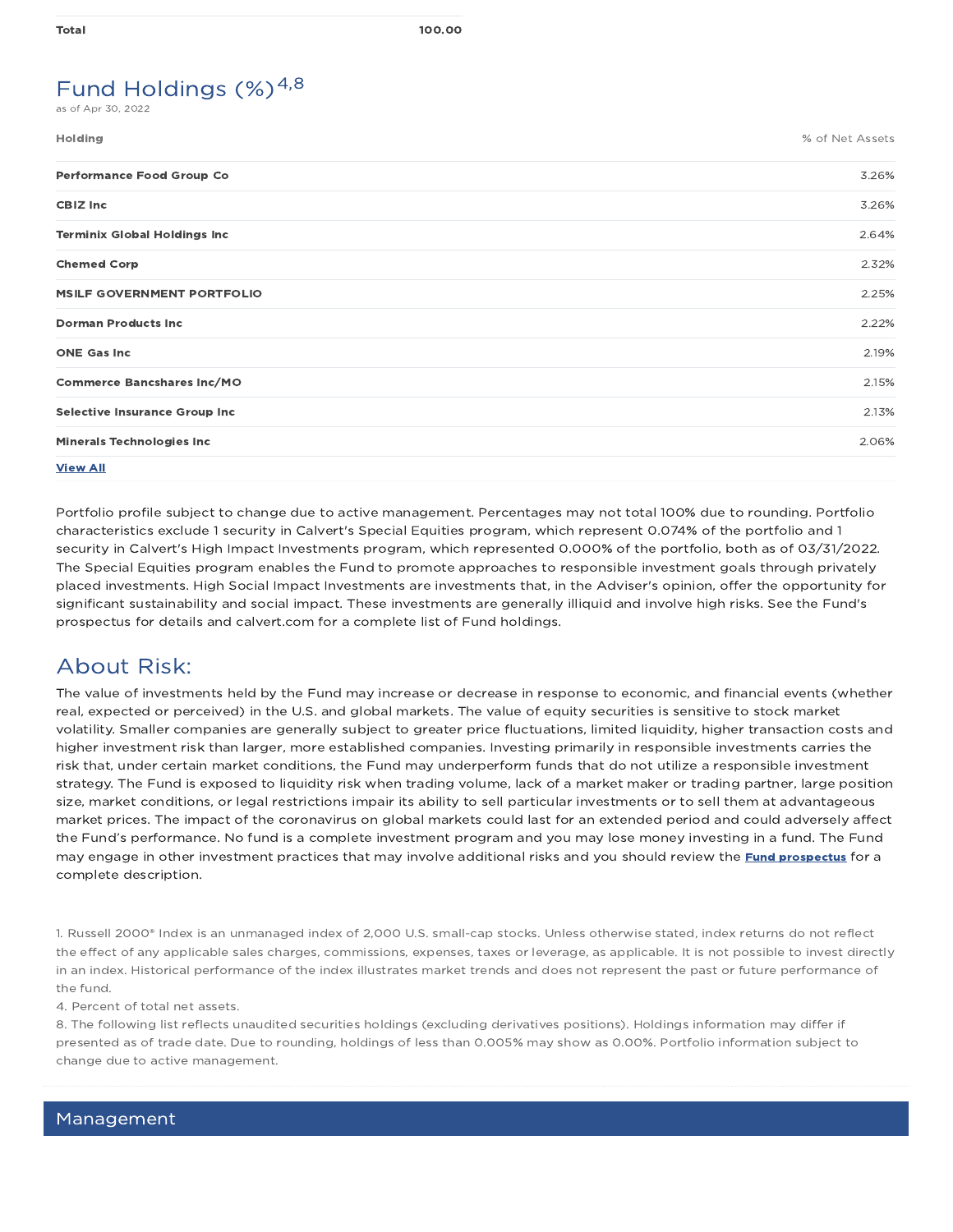

Michael D. McLean, CFA Managing Director, Co-Head of US Small/Mid Cap Joined Calvert Research and Management 2016

#### Biography

Mike is a managing director of Morgan Stanley. He is Co-Head of the Eaton Vance U.S. Small/Midcap team and a portfolio manager. He is responsible for buy and sell decisions, portfolio construction and risk management for U.S. small- and midcap equity portfolios as well as coverage of the consumer discretionary and consumer staples sectors. He is also a vice president and portfolio manager for Calvert Research and Management. He began his career in the investment management industry with Eaton Vance in 2001. Morgan Stanley acquired Eaton Vance in March 2021.

Mike earned a B.S. from Providence College. He is a CFA charterholder.

#### Education

B.S. Providence College

#### Experience

• Managed Fund since 2016



J. Griffith Noble, CFA Managing Director, Co-Head of US Small/Mid Cap Joined Calvert Research and Management 2016

#### Biography

Griff is a managing director of Morgan Stanley. He is Co-Head of the Eaton Vance U.S. Small/Midcap team and a portfolio manager. He is responsible for buy and sell decisions, portfolio construction and risk management for U.S. small- and midcap equity portfolios as well as coverage of the energy and industrials sectors. He is also a vice president and portfolio manager for Calvert Research and Management. He joined Eaton Vance in 2012. Morgan Stanley acquired Eaton Vance in March 2021.

Griff began his career in the investment management industry in 1996. Before joining Eaton Vance, he was an equity analyst with BlackRock, Inc. He was previously affiliated with Byram Capital Management, Emerson Investment Management, Deutsche Asset Management and Putnam Investments.

Griff earned a B.S. from the University of Vermont and an MBA from Babson College. He is a member of CFA Society Boston and is a CFA charterholder.

#### Education

- B.S. University of Vermont
- M.B.A. Babson College

#### Experience

Managed Fund since 2016

### Literature



### Commentary/Attribution

Download - Last updated: Mar 31, 2022



#### Annual Report Download - Last updated: Sep 30, 2021

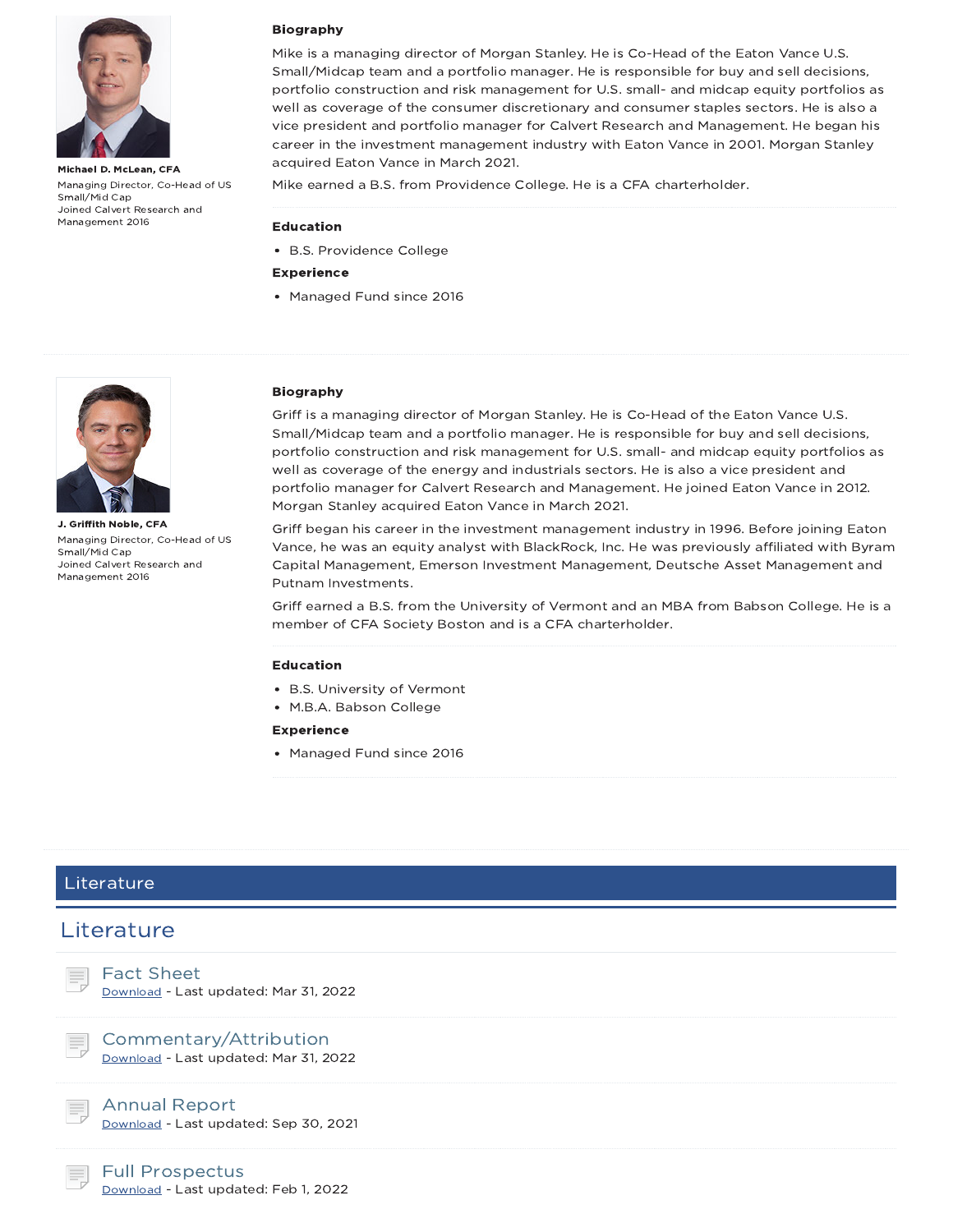| Q1 Holdings<br>Download - Last updated: Dec 31, 2021                                                                                             |
|--------------------------------------------------------------------------------------------------------------------------------------------------|
| Q3 Holdings<br>Download - Last updated: Jun 30, 2021                                                                                             |
| Holdings - Form N-PORT<br>Download                                                                                                               |
| Results of Joint Special Meeting of Shareholders of Calvert Funds<br>Download - Last updated: Feb 23, 2021                                       |
| Joint Special Meeting of Shareholders of Calvert Funds on February 19, 2021 Will Be<br>A Virtual Meeting<br>Download - Last updated: Feb 8, 2021 |
| SAI<br>Download - Last updated: Feb 1, 2022                                                                                                      |
| Semi-Annual Report<br>Download - Last updated: Mar 31, 2022                                                                                      |
| <b>Summary Prospectus</b><br>Download - Last updated: Feb 1, 2022                                                                                |

## **H** Eaton Vance

### in  $y = 8$



**HEADQUARTERS** Two International Place Boston, MA 02110

#### **Investments**

Eaton Vance Funds

Parametric Funds Calvert Funds

Separately Managed Accounts

Closed-End Funds and Term Trusts

### **Insights**

Advisory Blog Monthly Market Monitor Market Update Events<sup>2</sup> The Advisor Institute

#### Taxes & Tools

Investment Tax Center

Tax Information

Investment Tax Calculator

Laddered Investing Interest Rate Scenario Tool

Concentrated Stock Position Calculator

Tax-Equivalent Yield Calculator

#### **Resources**

Forms & E-Delivery Mutual Funds & Abandoned Property **DST Vision** AdvisorCentral